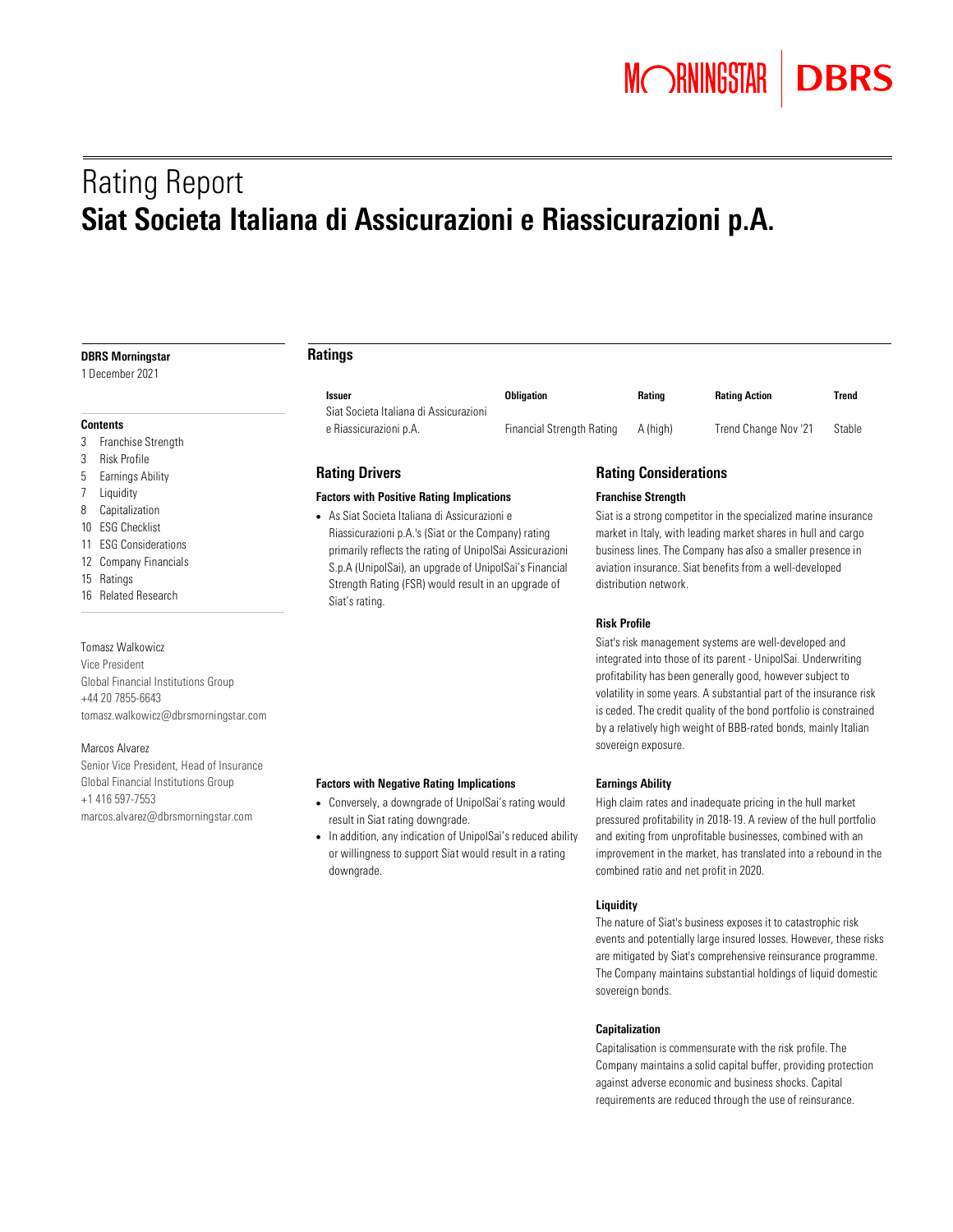## Financial Information

|                                                                         | For the Year Ended December 31 (IFRS) |        |        |        |        |  |
|-------------------------------------------------------------------------|---------------------------------------|--------|--------|--------|--------|--|
| (EUR thousands)                                                         | 2020                                  | 2019   | 2018   | 2017   | 2016   |  |
| Net Premium Income                                                      | 44.687                                | 43.607 | 43.809 | 45.763 | 40,640 |  |
| Other Revenues                                                          | 7.421                                 | 8.577  | 8.297  | 8.304  | 8.901  |  |
| Return on Equity (%)                                                    | 5.7                                   | 0.2    | 0.5    | 8.3    | 10.1   |  |
| Total Debt, Hybrids, and Preferred Shares (Unipol)<br>Group)            | 5.712                                 | 4.498  | 4.216  | 6.477  | 6.392  |  |
| Financial Leverage Ratio (Unipol Group) (%)                             | 38.7                                  | 35.1   | 40.0   | 46.5   | 44.0   |  |
| Fixed Charge Coverage (3-Year Weighted Average; x)<br>$11.7 \cdot 10.1$ | 7.7                                   | 6.7    | 4.8    | 2.2    | 4.1    |  |

(Unipol Group)

\*Siat has no financial debt in its capital structure.

Source: DBRS Morningstar, Company Documents.

#### Issuer Description

[Siat](https://www.dbrsmorningstar.com/issuers/25914) functions as the marine insurance hub of UnipolSai and operates primarily in two business segments: hull and cargo. Siat operates in Italy and the international market, distributing products designed to cover a wide variety of transportation and shipping risks through a network of brokers and agents.

## Rating Rationale

As a wholly-owned and strategically important subsidiary of UnipolSai (rated A (high) with a Stable Trend by DBRS Morningstar), Siat's ratings are primarily driven by its parent's rating. As per DBRS Morningstar's "Global Methodology for Rating Insurance Companies and Insurance Organizations", the equalization of Siat's FSR with that of UnipolSai reflects the expectation of support from the parent for this subsidiary, given the Company's strategic and financial importance to the parent.

Siat is UnipolSai's subsidiary specialised in marine insurance and is strategically important to its parent from the point of view of its overall insurance business. The operations of Siat are interconnected with those of UnipolSai as the latter provides many operational functions, including asset portfolio management, risk management, audit, information technology and actuarial services. On a stand-alone basis, DBRS Morningstar views Siat as a strong player in marine insurance with leading positions in Italy's hull and cargo insurance market and a well-developed product distribution network. The Company has conservative risk management practices and its underwriting benefits from over 50 years of operations in the marine insurance market. The product suite is composed of products that have historically generated good underwriting profits for the Company, however large claims and adverse market conditions have led to weaker profitability in some years. Siat mitigates its underwriting risk by the extensive use of outward reinsurance. Siat's balance sheet is conservatively managed.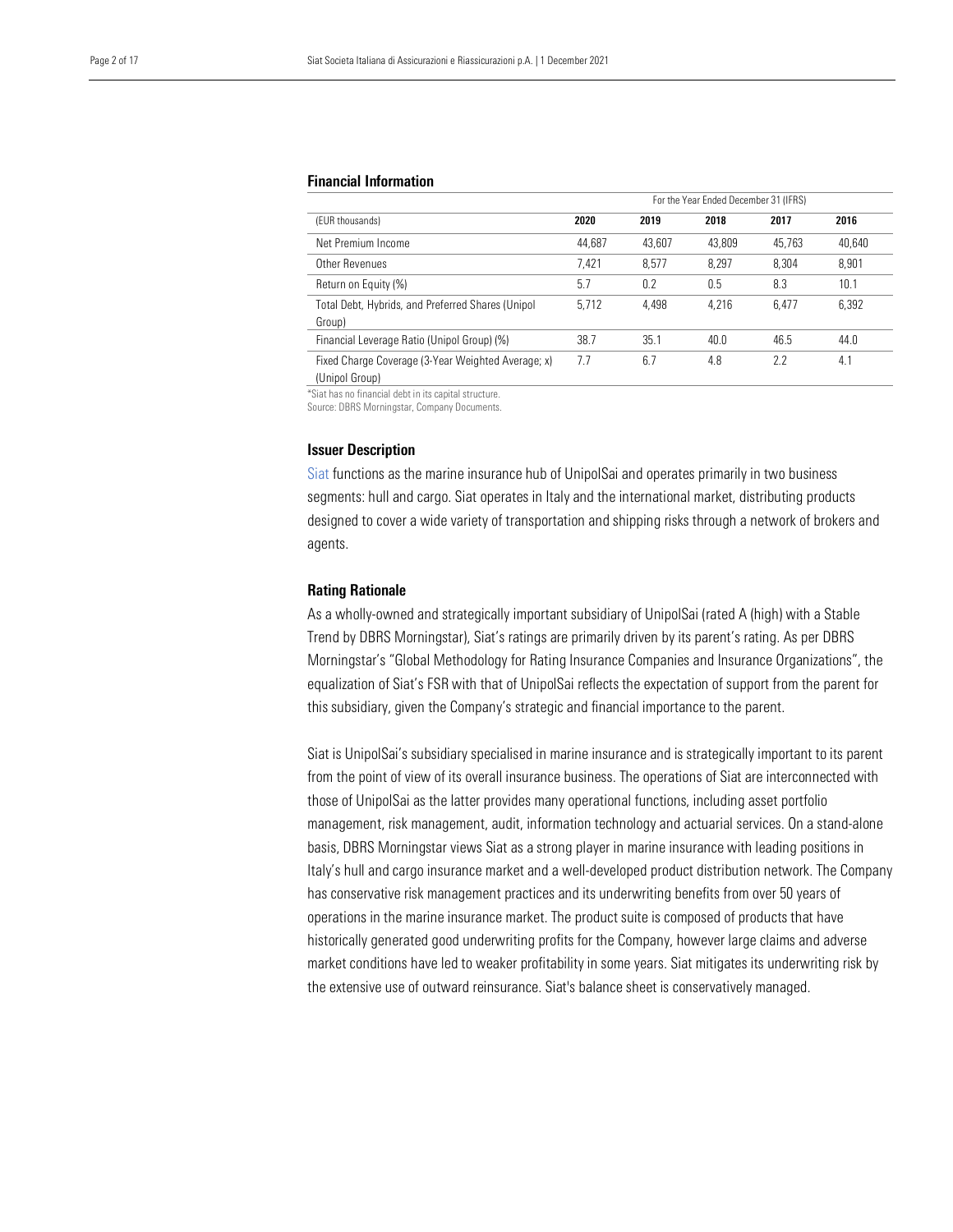## Franchise Strength

Siat specialises in the marine insurance business and has over five decades of experience in the Italian and European markets. The Company is the leader in the hull market in Italy with 29.6% market share and the third largest player in the Italian cargo insurance with a 12.2% market share (all market shares and rankings include Siat and other Unipol Gruppo companies); these are its two primary business segments. 69% of the Company's 2020 premiums were from the hull business line, which offers cover to passenger and cargo shipowners, shipyards, and pleasure craft owners. The Cargo segment (28% of 2020 premiums) caters to a wide range of customers, including various industries, traders, carriers, multimodal operators as well as to the fine art market. Between H2 2018 and 2020, Siat conducted a review of its business portfolio aimed at improving the technical result in the hull segment and focusing on small and medium-sized customers with higher margins in the cargo segment.

The Company also has a relatively new but growing aviation business, which contributes to revenue diversification. Siat's aviation offering includes accident protection, liability coverage, and drone insurance. In 2020, it was the 4th largest player with 13.1% share (including Siat and other Unipol Gruppo companies) of the Italian market in aviation.

The contribution of the international business in 2020 has decreased and it represented 55% of total premiums. Siat's distribution relies mainly on brokers (close to 80% of premiums) with the remainder split between indirect business and foreign agencies. The indirect business, consists mainly of premiums ceded by Siat's direct parent UnipolSai. In turn, Siat cedes a substantial amount of its premiums to a number of reinsurance counterparties (70.1% in 2020).

## Risk Profile

Siat has well-developed and efficient internal controls and risk management systems, which are integrated into those of its parent. UnipolSai manages many of the operational needs of Siat, including its risk management, audit, investment management, and IT functions, allowing Siat to focus on deploying its marine expertise and capabilities. The Company has conservative risk management practices and its underwriting benefits from an extensive experience gained during over 50 years of operations in the marine insurance market. The product suite is composed of products that have historically generated good underwriting profits, however, in some years, large claims and adverse market conditions have led to weaker profitability. The Company has the contractual ability to reprice its insurance products at policy renewal, reducing the potential risk of sustained future losses.

Siat mitigates a substantial part of its underwriting risk by using outward reinsurance. The Company relies on proportional treaties and excess loss programmes to manage the risk in its Marine and Aviation businesses. The treaties are primarily entered into with highly rated institutions. The Company has also a reinsurance relationship with UnipolSai, its direct parent.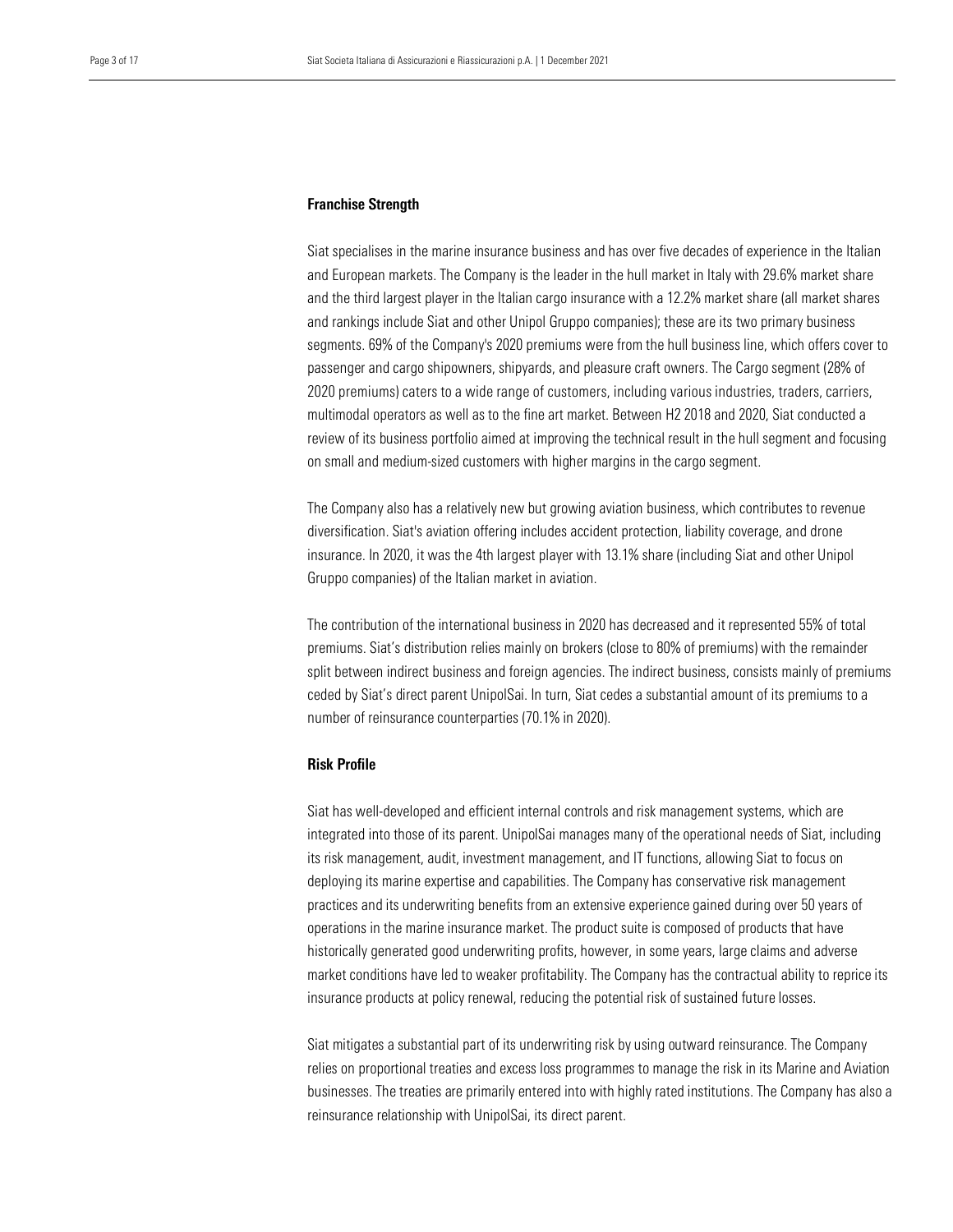representing around three quarters of the total and consisting mainly of Italian sovereign exposures. However, this is partly mitigated by the high liquidity of Italian sovereign bonds. Also, Siat has negligible some exposure to real estate, however around one third of it are office buildings for its own use. The credit quality of Siat's bond portfolio is constrained by a relatively high weight of bonds rated BBB, exposure to non-investment grade bonds and to shares and funds in the portfolio. The Company has

## Fixed Income Portfolio

| <b>Bonds Rated (EUR thousands)</b> | 2020   | 2019   | 2018   | 2017    | 2016                     |
|------------------------------------|--------|--------|--------|---------|--------------------------|
|                                    |        |        |        |         |                          |
| AAA                                | 4,908  | 6.444  | 6,000  | 8,720   | $\overline{\phantom{a}}$ |
| AA                                 | 7.151  | 7.779  | 6,057  | 1.032   | 9,637                    |
| Α                                  | 9,358  | 7,059  | 6,757  | 3,432   | 89,782                   |
| <b>BBB</b>                         | 69.434 | 74,220 | 75,599 | 93,956  | 3,157                    |
| BB and below                       | 723    | 538    | 1.428  | 1.455   | 1,267                    |
| <b>Total bonds</b>                 | 91.566 | 96.041 | 95.841 | 108.595 | 103.842                  |

|                    | For the Year Ended December 31 (IFRS) |       |       |       |                          |  |  |  |
|--------------------|---------------------------------------|-------|-------|-------|--------------------------|--|--|--|
| Bonds Rated (%)    | 2020                                  | 2019  | 2018  | 2017  | 2016                     |  |  |  |
|                    |                                       |       |       |       |                          |  |  |  |
| AAA                | 5.4                                   | 6.7   | 6.3   | 8.0   | $\overline{\phantom{a}}$ |  |  |  |
| AA                 | 7.8                                   | 8.1   | 6.3   | 1.0   | 9.3                      |  |  |  |
| A                  | 10.2                                  | 7.4   | 7.1   | 3.2   | 86.5                     |  |  |  |
| <b>BBB</b>         | 75.8                                  | 77.3  | 78.9  | 86.5  | 3.0                      |  |  |  |
| BB and below       | 0.8                                   | 0.6   | 1.5   | 1.3   | 1.2                      |  |  |  |
| <b>Total bonds</b> | 100.0                                 | 100.0 | 100.0 | 100.0 | 100.0                    |  |  |  |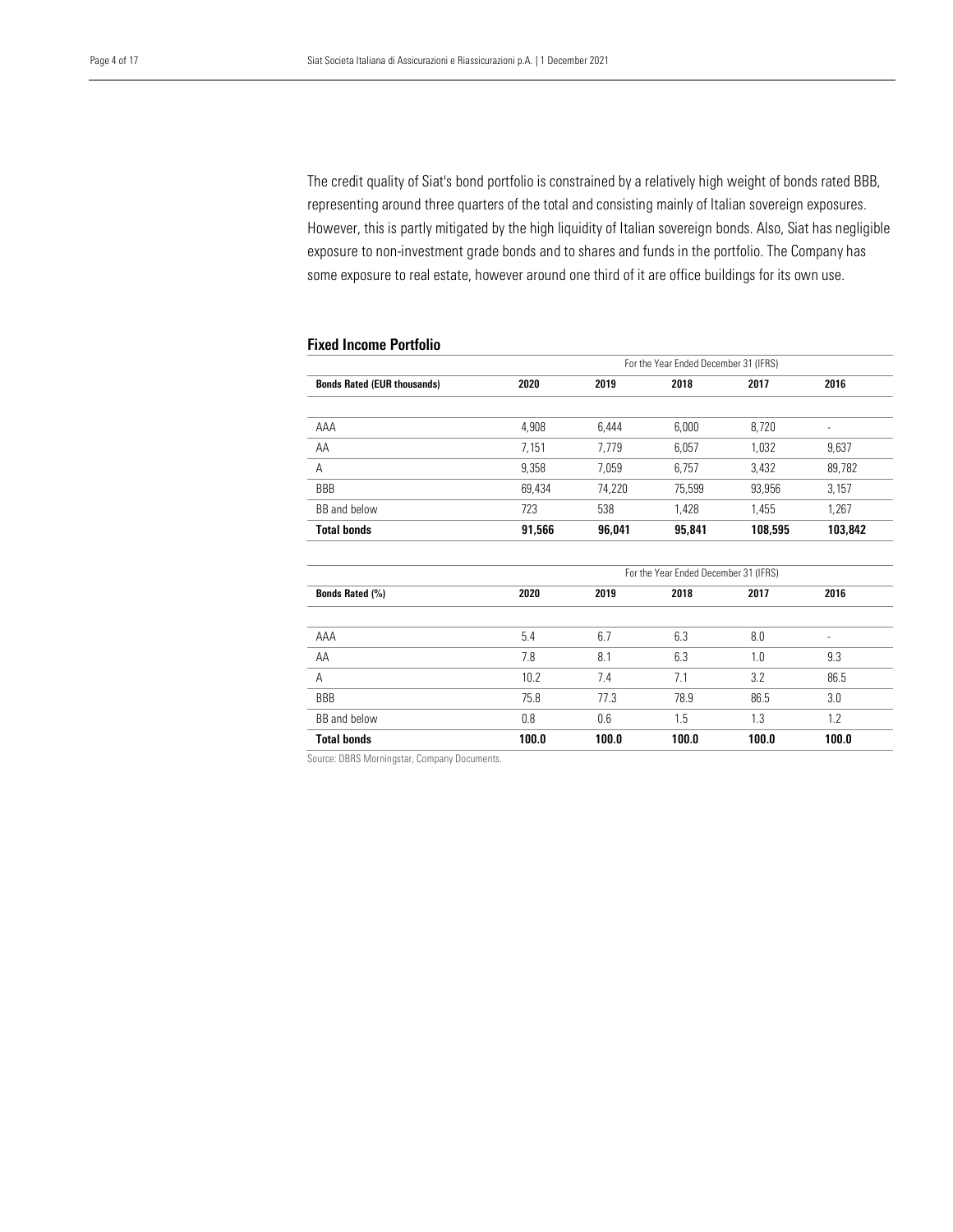## Earnings Ability

 insurance and wide distribution network. Its presence in the international markets as well as a relatively new aviation segment improve revenue diversification. Siat's revenue generation capability benefits from its leading positions in the Italian hull and cargo



Source: DBRS Morningstar, Company Documents.

Gross premium revenues have been trending up prior to 2020. In 2018-19, the Company's underwriting result was adversely affected by high claim rates and inadequate pricing in the hull market. While the use of reinsurance has enabled the Company to prevent more severe losses, Siat's net income has nonetheless been adversely affected.

In H2 2018, the Company initiated a review of the hull portfolio and has exited unprofitable businesses, which led to a reduction in premiums and a strong rebound in the combined ratio and net profit for 2020. The profitability improvement was driven also by lower participation in the co-insured business and, to a lesser extent, the effects of COVID-19. Another supporting factor has been the rising trend in pricing, including the yachting sector.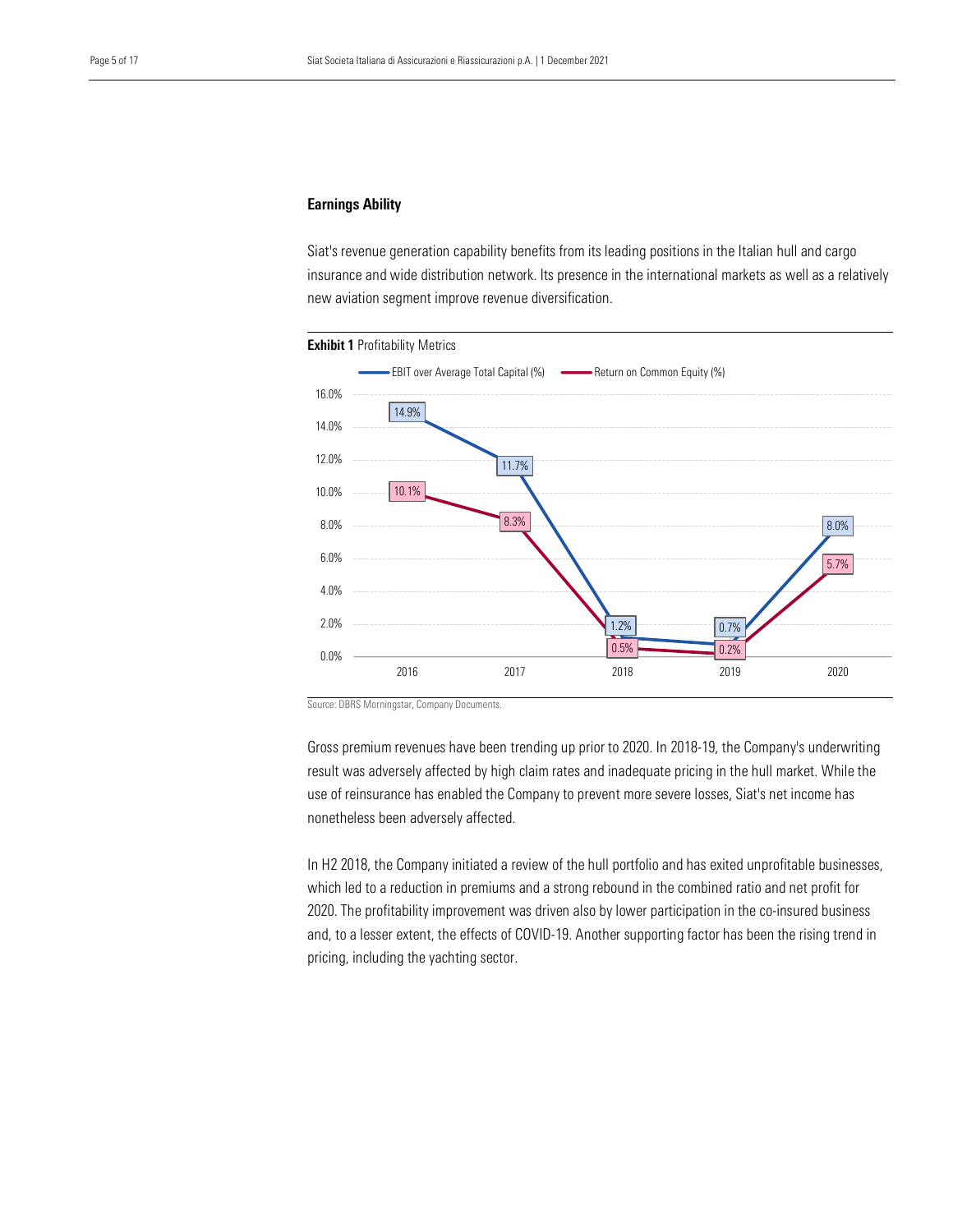

Exhibit 2 EBIT and Net Income Results (EUR Thousands)

Source: DBRS Morningstar, Company Documents.

Investment income generated from the Company's investment portfolio has been fairly consistent, despite continued pressure on yields from the low interest rate environment. The Company's expenses are also managed prudently, as evidenced by a stable expense ratio.

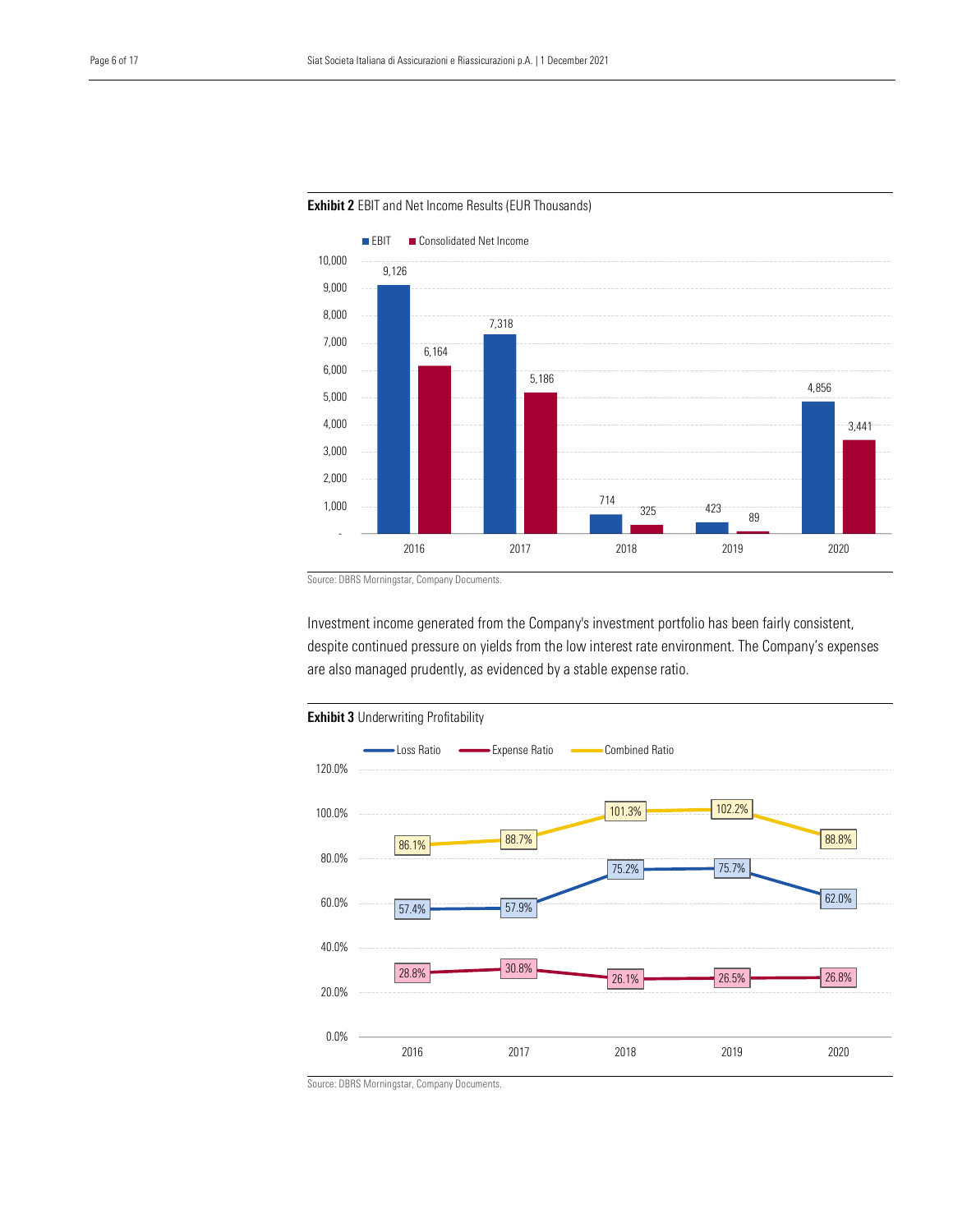## Liquidity

 catastrophic risk events and potentially large insured claims losses. However, these risks are mitigated in part by Siat's comprehensive reinsurance programme with a large portion of the Company's gross The nature of Siat's business exposes it to some claims volatility. The Company could be also affected by written premiums ceded to reinsurance counterparties. The high quality of the reinsurance counterparties greatly minimizes the risk of non-payment by a reinsurer in the event of a high claims event. Siat uses multiple types of reinsurance to manage claims volatility within its businesses, utilizing risk retention levels that are appropriate for its size and internal resources.

The Company's liquidity profile is enhanced by substantial holdings of liquid fixed income securities. While Siat does have a high proportion of BBB rated bonds, the majority of these are Italian sovereign bonds, providing a source of readily marketable assets.

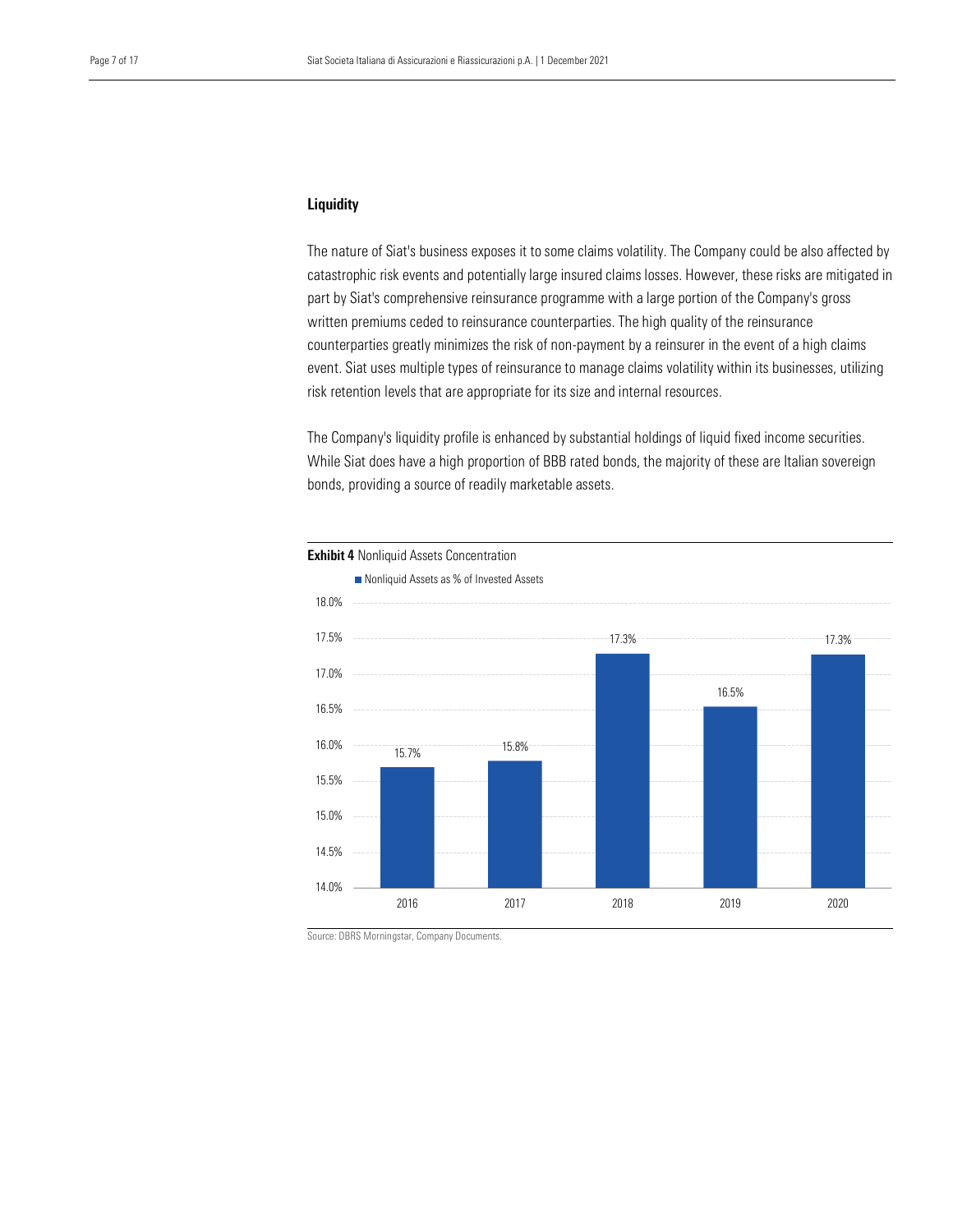## Capitalization

 the minimum capital requirements and the internal risk appetite level, providing good protection against adverse economic and business shocks. Capital requirements arise largely from insurance risks and Siat's capitalisation is commensurate with its risk profile. The Company maintains a solid buffer above credit risks while sensitivity to a widening of Italian government bond spreads is more moderate than for Siat's parent UnipolSai.

During 2020, Siat's Solvency Capital Requirement ratio improved to 174% (end-2019: 147%), mainly due to a reduction in the solvency capital requirement driven by the variation of risk modules and internal capital generation. The use of reinsurance helps reduce some of the demands of required regulatory capital, particularly the amount of capital to be held for catastrophic risks. The ownership by UnipolSai provides some flexibility in the timing and frequency of dividend payments.

Siat does not utilize financial debt in its capital structure, which is composed almost entirely of tangible common equity. Instead, debt is held by its parent insurance company, UnipolSai, and by the ultimate holding company, Unipol Gruppo S.p.A. DBRS Morningstar assesses the indebtedness on a consolidated group basis (see Exhibit 5).

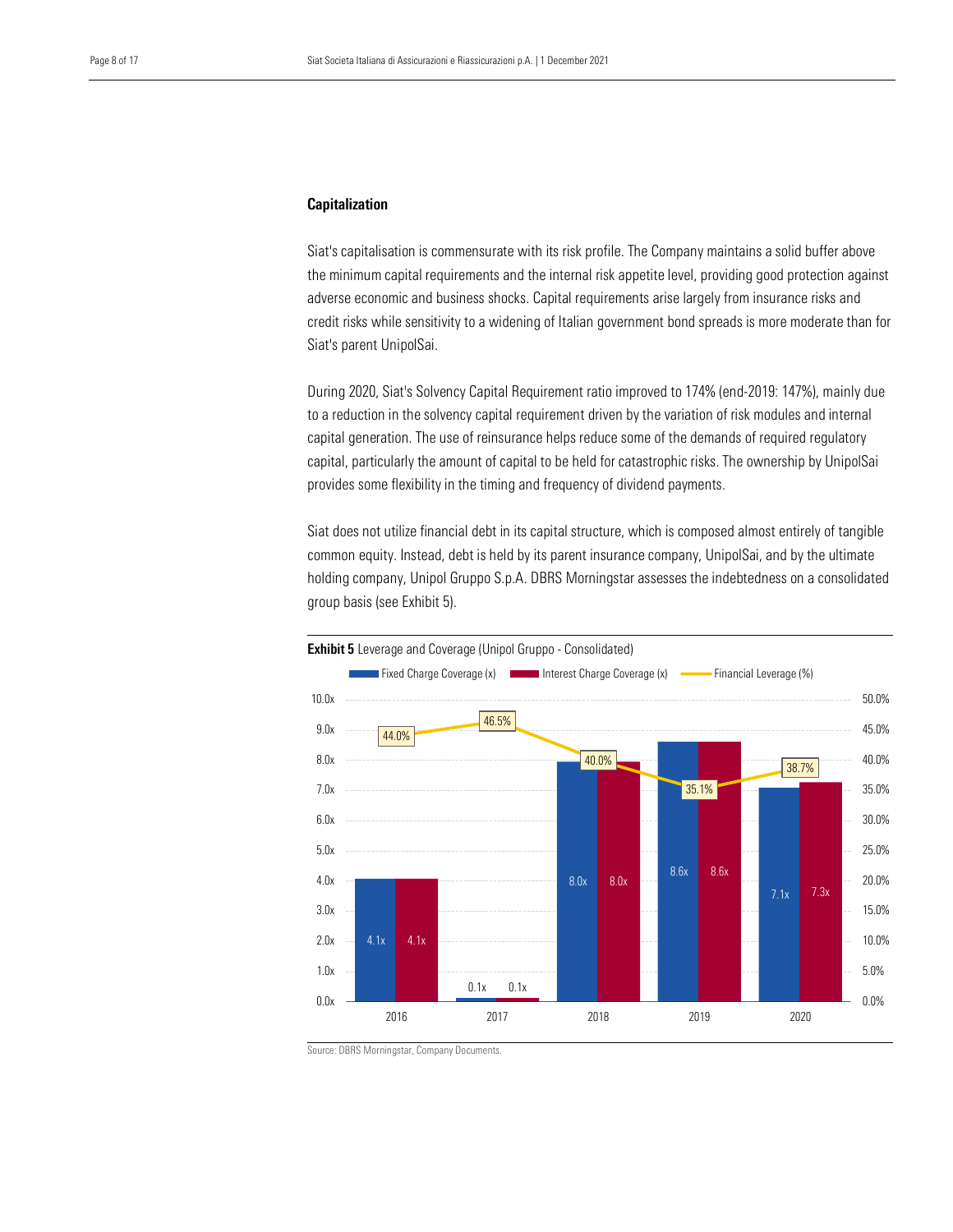## Capitalization

| For the Year Ended December 31 (IFRS)           |        |        |        |        |        |  |
|-------------------------------------------------|--------|--------|--------|--------|--------|--|
| (%)                                             | 2020   | 2019   | 2018   | 2017   | 2016   |  |
| <b>Regulatory Capital Strength</b>              |        |        |        |        |        |  |
| Solvency II Ratio                               | 174.1  | 147.2  | 136.2  | 162.8  | 169.7  |  |
| Minimum Capital Requirement Ratio               | 479.7  | 436.9  | 406.1  | 441.7  | 462.3  |  |
| Leverage                                        |        |        |        |        |        |  |
| Total Capital (EUR thousands)                   | 62,593 | 59,152 | 59,063 | 62,918 | 62,672 |  |
| Financial Leverage (Unipol Group)               | 38.7   | 35.1   | 40.0   | 46.5   | 44.0   |  |
| Intangibles / Common Equity                     | 2.5    | 1.8    | 1.1    | 0.4    | 0.3    |  |
| Tangible Common Equity / Total Capital          | 97.5   | 98.2   | 98.9   | 99.6   | 99.7   |  |
| <b>Total Capital / Policyholder Liabilities</b> | 79.7   | 69.7   | 65.7   | 70.7   | 71.9   |  |
| <b>Protection Ratios</b>                        |        |        |        |        |        |  |
| Quality Assets / Noncapital Liabilities         | 8.2    | 6.9    | 6.0    | 4.7    | 34.1   |  |
| <b>Total Capital / Riskier Assets</b><br>$\sim$ | 180.7  | 166.7  | 161.4  | 155.0  | 291.9  |  |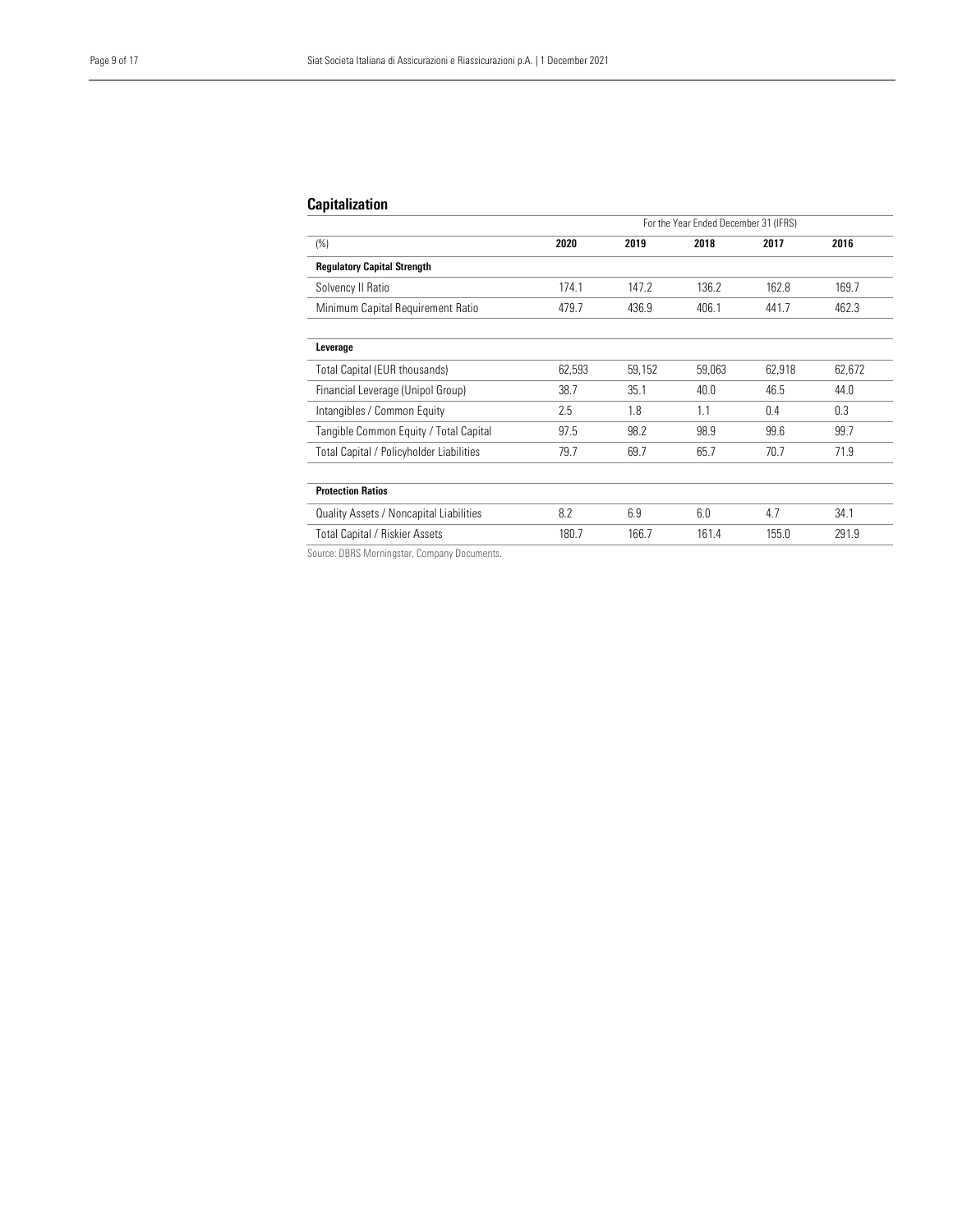## UnipolSai Assicurazioni S.p.A.

ESG Checklist

| <b>ESG Factor</b>                                         | ESG Credit Consideration Applicable to the Credit Analysis: Y/N                                                                                                                                                     |             | <b>Extent of the Effect on</b><br>the ESG Factor on the<br><b>Credit Analysis: Relevant</b><br>$(R)$ or Significant $(S)^*$ |
|-----------------------------------------------------------|---------------------------------------------------------------------------------------------------------------------------------------------------------------------------------------------------------------------|-------------|-----------------------------------------------------------------------------------------------------------------------------|
| <b>Environmental</b>                                      | Overall:                                                                                                                                                                                                            | Y           | $\mathbf{R}$                                                                                                                |
| <b>Emissions, Effluents,</b><br>and Waste                 | Do we consider the costs or risks result, or could result in changes to an issuer's financial,<br>operational, and/or reputational standing?                                                                        | N           | N                                                                                                                           |
| <b>Carbon and</b><br><b>GHG Costs</b>                     | Does the issuer face increased regulatory pressure relating to the carbon impact of its or its<br>clients' operations resulting in additional costs?                                                                | N           | N                                                                                                                           |
| <b>Climate and</b><br><b>Weather Risks</b>                | Will climate change and adverse weather events potentially disrupt issuer or client<br>operations, causing a negative financial impact?                                                                             | Υ           | R                                                                                                                           |
| <b>Social</b>                                             | Overall:                                                                                                                                                                                                            | N           | N                                                                                                                           |
| <b>Social Impact of</b><br><b>Products and Services</b>   | Do we consider that the social impact of the issuer's products and services could pose a<br>financial or regulatory risk to the issuer?                                                                             | N           | N                                                                                                                           |
| <b>Human Capital and</b><br><b>Human Rights</b>           | Is the issuer exposed to staffing risks, such as the scarcity of skilled labour, uncompetitive<br>wages, or frequent labour relations conflicts that could result in a material financial or<br>operational impact? | N           | N                                                                                                                           |
|                                                           | Do violations of rights create a potential liability that could negatively affect the issuer's<br>financial wellbeing or reputation?                                                                                | N           | N                                                                                                                           |
|                                                           | <b>Human Capital and Human Rights:</b>                                                                                                                                                                              | N           | N                                                                                                                           |
| <b>Product</b><br>Governance                              | Does failure in delivering quality products and services cause damage to customers and<br>expose the issuer to financial and legal liability?                                                                       | N           | N                                                                                                                           |
| <b>Data Privacy</b><br>and Security                       | Has misuse or negligence in maintaining private client or stakeholder data resulted, or could<br>result, in financial penalties or client attrition to the issuer?                                                  | N           | N                                                                                                                           |
| <b>Community</b><br><b>Relations</b>                      | Does engagement, or lack of engagement, with local communities pose a financial or<br>reputational risk to the issuer?                                                                                              | N           | N                                                                                                                           |
| <b>Access to</b><br><b>Basic Services</b>                 | Does a failure to provide or protect with respect to essential products or services have the<br>potential to result in any significant negative financial impact on the issuer?                                     | N           | N                                                                                                                           |
| <b>Governance</b>                                         | Overall:                                                                                                                                                                                                            | $\mathbf N$ | N                                                                                                                           |
| <b>Bribery, Corruption, and</b><br><b>Political Risks</b> | Do alleged or actual illicit payments pose a financial or reputational risk to the issuer?                                                                                                                          | N           | N                                                                                                                           |
|                                                           | Are there any political risks that could impact the issuer's financial position or its reputation?                                                                                                                  | N           | N                                                                                                                           |
|                                                           | <b>Bribery, Corruption, and Political Risks:</b>                                                                                                                                                                    | N           | N                                                                                                                           |
| <b>Business Ethics</b>                                    | Do general professional ethics pose a financial or reputational risk to the issuer?                                                                                                                                 | N           | N                                                                                                                           |
| <b>Corporate / Transaction</b><br>Governance              | Does the issuer's corporate structure limit appropriate board and audit independence?                                                                                                                               | N           | N                                                                                                                           |
|                                                           | Have there been significant governance failures that could negatively affect the issuer's<br>financial wellbeing or reputation?                                                                                     | N           | N                                                                                                                           |
|                                                           | <b>Corporate / Transaction Governance:</b>                                                                                                                                                                          | N           | N                                                                                                                           |
|                                                           | <b>Consolidated ESG Criteria Output:</b>                                                                                                                                                                            | ٧           | $\overline{\mathsf{R}}$                                                                                                     |

\* A Relevant Effect means that the impact of the applicable ESG risk factor has not changed the rating or rating trend on the issuer.

A Significant Effect means that the impact of the applicable ESG risk factor has changed the rating or trend on the issuer.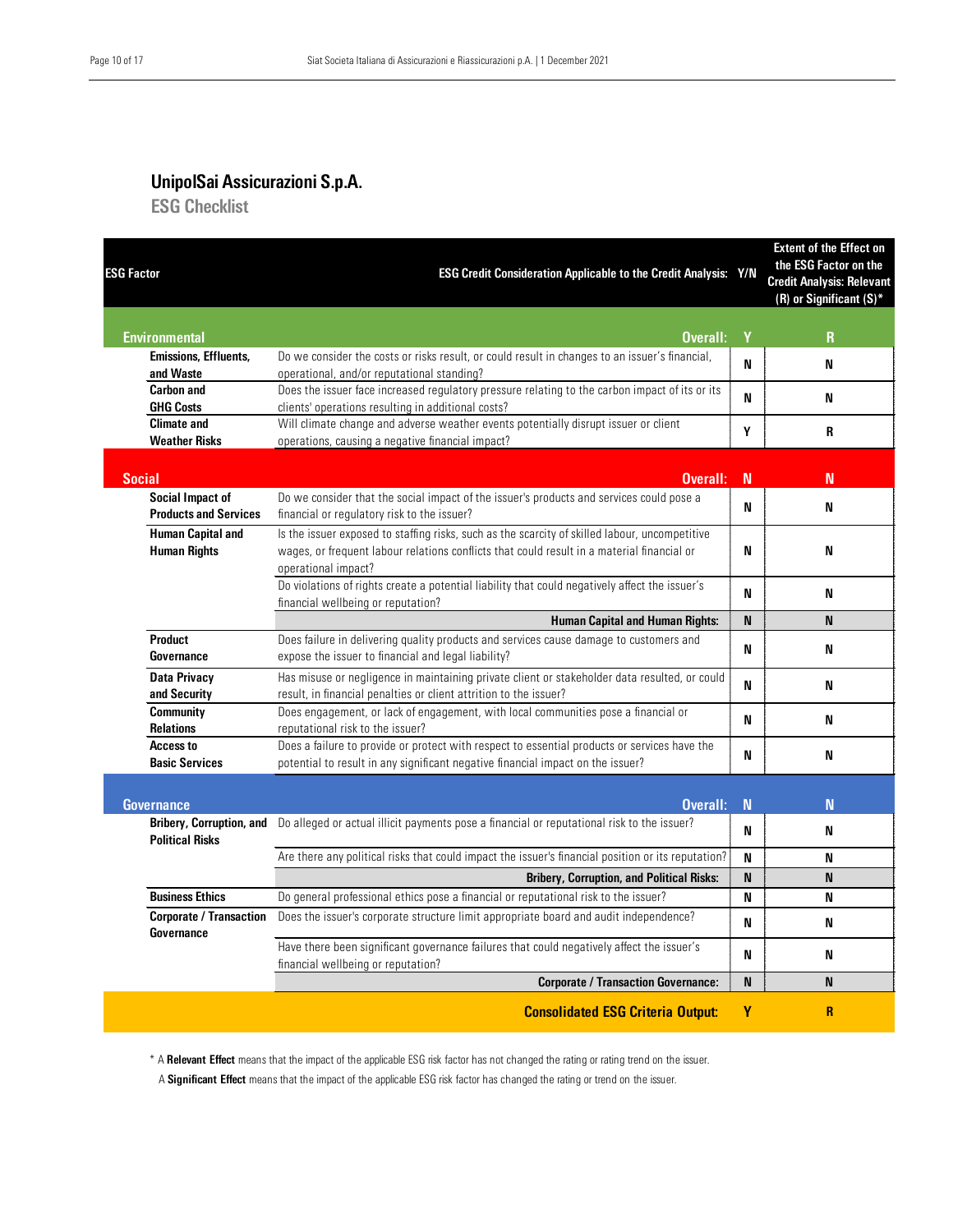## ESG Considerations

*UnipolSai Assicurazioni S.p.A.* 

## **Environmental**

 Environmental concerns regarding Climate & Weather Risks are relevant to the rating of UnipolSai but do not affect the assigned rating or trend. The issuer operates in Italy and through its P&C business is exposed to natural catastrophic events such as earthquakes, wildfires, flooding, and other extreme weather events. The issuer has procedures in place to assess and measure the impact of this risk on its operations, and is supportive of broader global actions that aim to minimize this risk, including movements towards a green economy and a reduction in total global emissions. Unipol Group issued a green bond in 2020, in which a portion of the proceeds are invested in initiatives that reduce climaterelated risks. Climate-related risks can lead to earnings volatility and increased reinsurance cost. DBRS Morningstar considered this ESG factor as part of product risk when assessing UnipolSai's risk profile. Climate-related risks can lead to earnings volatility and increased reinsurance cost.

## Social

This factor does not affect the rating or trend assigned to the issuer. There have been no reported cases of major failures related to social issues by the issuer. Product governance is adequate, supported by the integration of the ESG framework into the underwriting and investment processes. The issuer aims at increasing the penetration of products with social impact in its overall insurance portfolio.

## Governance

This factor does not affect the rating or trend assigned to UnipolSai. There have been no reported cases of serious failures in governance as they relate to the issuer. UnipolSai's corporate governance board committee's structures and risk reporting processes are appropriate for the size and complexity of its business model.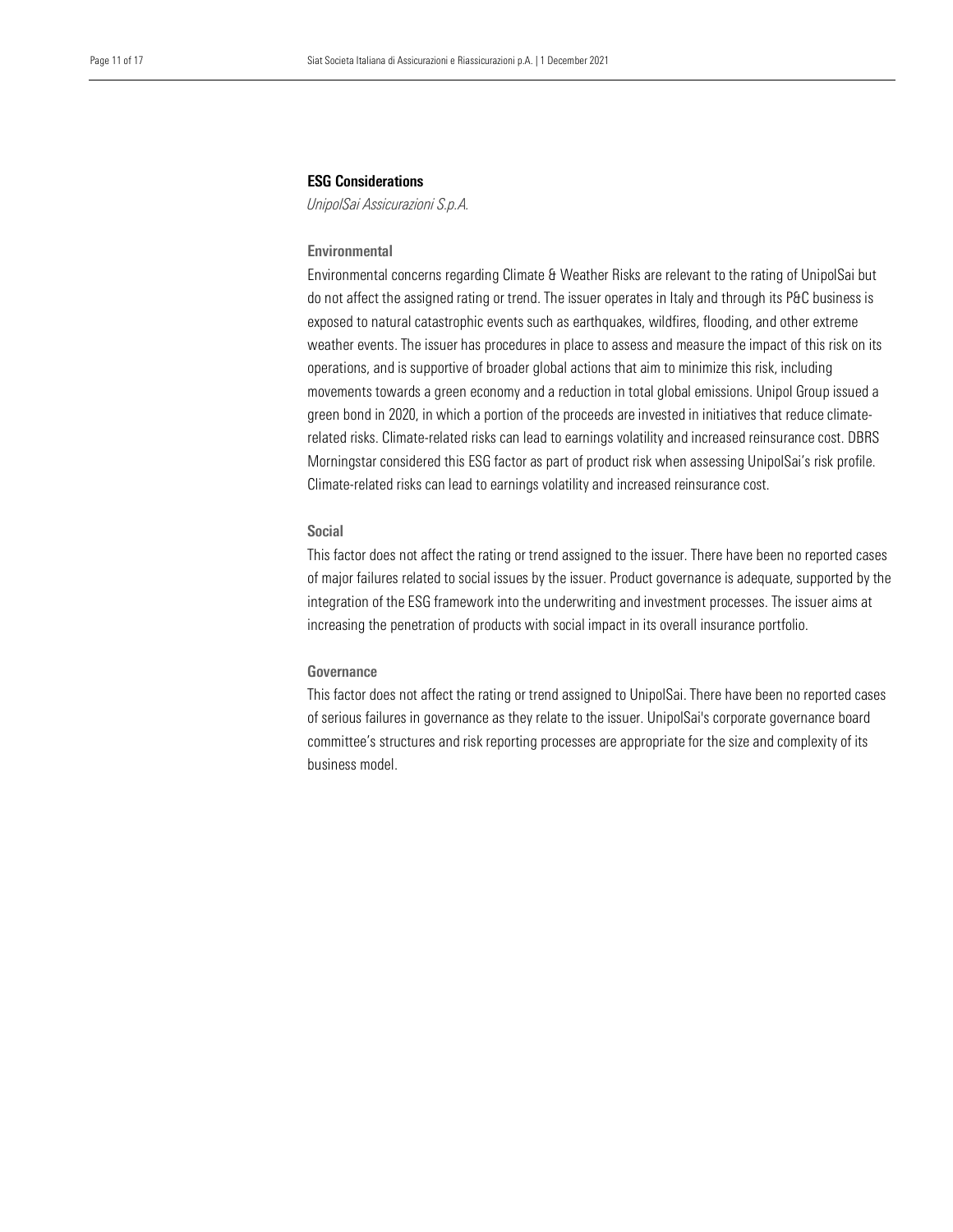## Balance Sheet (As Reported) Siat Societa Italiana di Assicurazioni e Riassicurazioni p.A.

|                                                   |                |                | For the Year Ended December 31 (IFRS) |                          |                |
|---------------------------------------------------|----------------|----------------|---------------------------------------|--------------------------|----------------|
| (EUR thousands)                                   | 2020           | 2019           | 2018                                  | 2017                     | 2016           |
| <b>ASSETS</b>                                     |                |                |                                       |                          |                |
| Intangible Assets, Other Deferred Costs           | 1,538          | 1,073          | 633                                   | 224                      | 168            |
|                                                   |                |                |                                       |                          |                |
| Property                                          | 18,811         | 18,879         | 18,813                                | 19,109                   | 18,348         |
| Investments In Group and Related Companies        | 379            | 121            | 91                                    | 121                      | 150            |
| Mutual Fund Units                                 | 1,224          | 1,224          | 1,224                                 | 1,224                    | 1,224          |
| Bonds and Other Fixed-Interest Securities         | 91,566         | 96,041         | 95,841                                | 108,595                  | 103,842        |
| Loans and Receivables                             | 19             | $\overline{2}$ | 12                                    | 33                       | 68             |
| <b>Restricted Deposits With Banks</b>             | 402            | 402            | 402                                   | 401                      | 491            |
| <b>Other Financial Investments</b>                | 93,211         | 97,669         | 97,479                                | 110,253                  | 105,625        |
| Deposits With Ceding Undertakings                 | 658            | 673            | 699                                   | 809                      | 861            |
| <b>Total Investments</b>                          | 113,059        | 117,342        | 117,082                               | 130,292                  | 124,984        |
|                                                   |                |                |                                       |                          |                |
| Technical Reserves Carried by Reinsurers          | 154,371        | 222,676        | 219,814                               | 178,056                  | 157,020        |
|                                                   |                |                |                                       |                          |                |
| Receivables Arising out of Direct Insurance       | 65,693         | 68,593         | 70,660                                | 68,570                   | 63,582         |
| Reinsurance Debtors                               | 12,625         | 10,361         | 7,525                                 | 6,083                    | 4,040          |
| Other Debtors                                     | 7,837          | 7,750          | 9,071                                 | 7,908                    | 9,761          |
| <b>Total Debtors</b>                              | 86,155         | 86,704         | 87,256                                | 82,561                   | 77,383         |
|                                                   |                |                |                                       |                          |                |
| Tangible Assets                                   | 230            | 195            | 267                                   | 191                      | 218            |
| Cash and Cash Equivalents                         | 2,863          | 4,720          | 3,297                                 | 2,424                    | 4,082          |
| Other Assets                                      | 1,147          | 999            | 1,026                                 | 1,712                    | 1,331          |
| <b>Total Other Assets</b>                         | 4,240          | 5,914          | 4,590                                 | 4,327                    | 5,631          |
|                                                   |                |                |                                       |                          |                |
| Prepayments and Accrued Income                    | 568            | 628            | 789                                   | 877                      | 790            |
| <b>Total Assets</b>                               | 359,931        | 434,337        | 430,164                               | 396,337                  | 365,976        |
|                                                   |                |                |                                       |                          |                |
| Liabilities and Shareholders' Equity              |                |                |                                       |                          |                |
| Share Capital                                     | 38,000         | 38,000         | 38,000                                | 38,000                   | 38,000         |
| Legal Reserve                                     | 2,406          | 2,401          | 2,385                                 | 2,126                    | 1,818          |
| Reserve for Parent Company's Shares               | 345            | 86             | 50                                    | 79                       | 109            |
| Other Reserves                                    | 18,401         | 18,576         | 18,303                                | 17,527                   | 16,581         |
| Net Profit (Loss) for the Year                    | 3,441          | 89             | 325                                   | 5,186                    | 6,164          |
| <b>Capital and Equity Reserves</b>                | 62,593         | 59,152         | 59,063                                | 62,918                   | 62,672         |
|                                                   |                |                |                                       |                          |                |
| Subordinated Liabilities                          | $\overline{a}$ |                | $\overline{\phantom{a}}$              | $\overline{\phantom{a}}$ | $\overline{a}$ |
| <b>Technical Reserves</b>                         | 232,888        | 307,567        | 309,695                               | 267,059                  | 244,202        |
| Provisions for Risk and Charges                   | 2,426          | 2,739          | 2,511                                 | 1,411                    | 1,469          |
| <b>Deposits From Reinsurers</b>                   | 1,879          | 2,659          | 929                                   | 790                      | 136            |
|                                                   |                |                |                                       |                          |                |
| Payables Arising out of Direct Insurance          | 13,752         | 7,944          | 9,433                                 | 6,011                    | 5,499          |
| Reinsurance Creditors                             | 18,178         | 25,448         | 20,932                                | 27,061                   | 21,462         |
| <b>Termination Indemnities</b>                    | 843            | 959            | 1,010                                 | 1,089                    | 1,129          |
| Other Creditors                                   | 3,857          | 2,273          | 3,159                                 | 4,206                    | 7,212          |
| Other Liabilities                                 | 23,515         | 25,596         | 23,432                                | 25,792                   | 22,195         |
| <b>Total Other Liabilities</b>                    | 60.145         | 62,220         | 57,966                                | 64,159                   | 57,497         |
|                                                   |                |                |                                       |                          |                |
| <b>Total Shareholders' Equity and Liabilities</b> | 359,931        | 434,337        | 430,164                               | 396,337                  | 365,976        |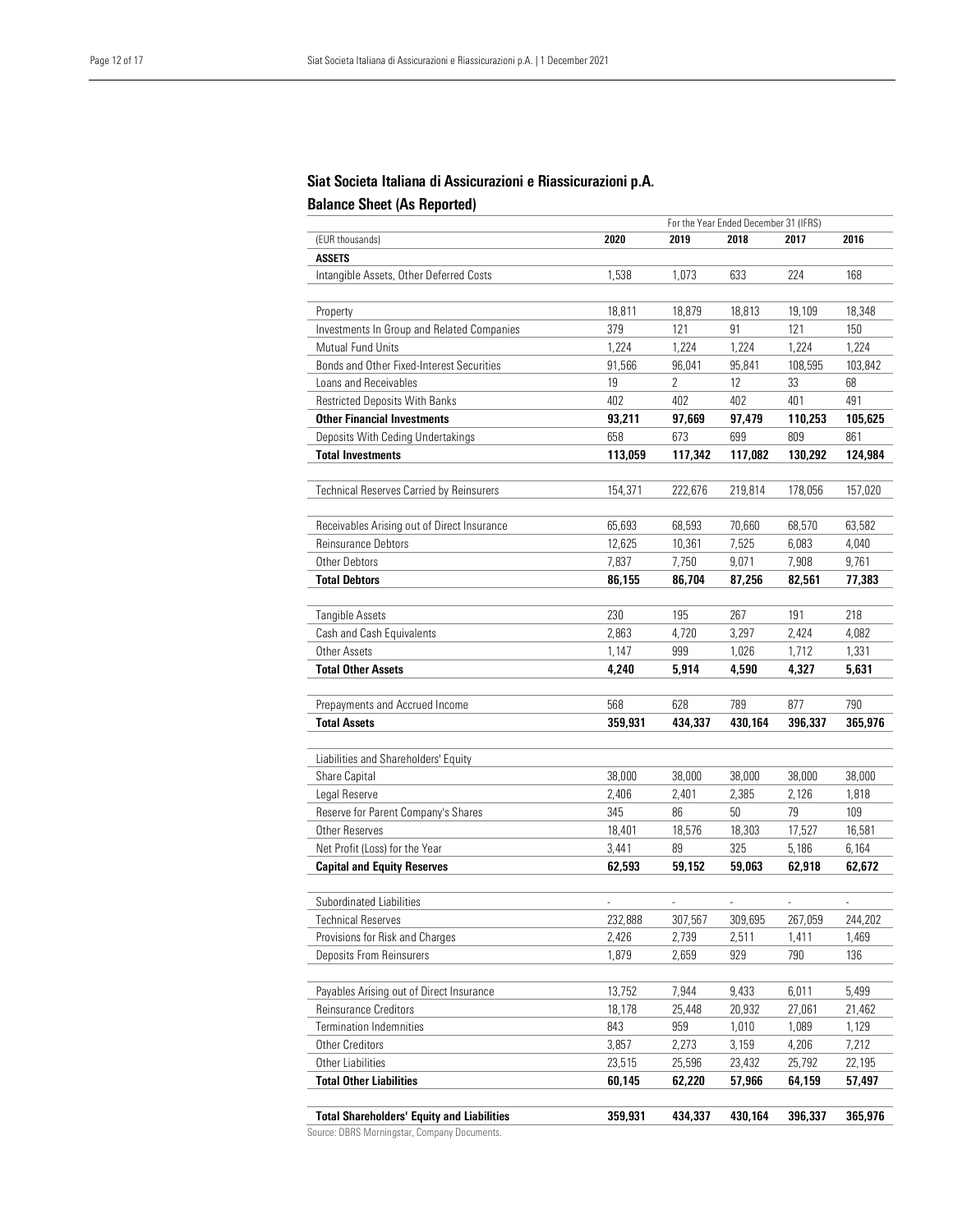#### j Siat Societa Italiana di Assicurazioni e Riassicurazioni p.A. Income Statement (As Reported)

|                                                                 | For the Year Ended December 31 (IFRS) |            |            |           |                |
|-----------------------------------------------------------------|---------------------------------------|------------|------------|-----------|----------------|
| (EUR thousands)                                                 | 2020                                  | 2019       | 2018       | 2017      | 2016           |
| <b>Gross Premiums Written</b>                                   | 149,364                               | 159,776    | 148,484    | 146,084   | 132,854        |
| Outward Reinsurance Premiums                                    | (104, 677)                            | (116, 169) | (104, 675) | (100,321) | (92, 214)      |
| <b>Net Premiums</b>                                             | 44,687                                | 43,607     | 43,809     | 45,763    | 40,640         |
| Change in Unearned Premium Reserve                              | 2,685                                 | (5, 309)   | (1, 155)   | (8, 591)  | 1,166          |
| Change in Unearned Premium Reserve Carried By Reinsurers        | (3, 449)                              | 4,993      | 497        | 7,364     | (822)          |
| <b>Earned Premiums, Net of Reinsurance</b>                      | 43,923                                | 43,291     | 43,151     | 44,536    | 40,984         |
|                                                                 |                                       |            |            |           |                |
| Investment Return Transferred from the Non-Technical<br>Account | 803                                   | 1,350      | 1,135      | 1,132     | 1,418          |
| Other Technical Income, Net of Recovers and Reinsurance         | 921                                   | 2,685      | 2,770      | 1,468     | 652            |
| Claims Incurred, Net of Recoveries and Reinsurance              | (26, 292)                             | (32, 758)  | (32, 441)  | (25, 767) | (23, 513)      |
| Profit Commissions, Net of Reinsurance                          | (139)                                 | (232)      | (240)      | (197)     | (145)          |
| <b>Operating Expenses</b>                                       | (11, 762)                             | (11, 410)  | (10, 910)  | (12,653)  | (10, 454)      |
| Other Technical Expenses, Net of Reinsurance                    | (1, 711)                              | (2, 499)   | (2,876)    | (2, 354)  | (1, 843)       |
| Change in Other Technical Reserves                              | (106)                                 | (102)      | (102)      | (96)      | (91)           |
| <b>Underwriting Result</b>                                      | 5.637                                 | 325        | 487        | 6.069     | 7,008          |
|                                                                 |                                       |            |            |           |                |
| Income from Shares                                              | 15                                    | 6          | 8          | 8         | $\overline{a}$ |
| Income on Properties                                            | 442                                   | 445        | 433        | 443       | 537            |
| Income from Financial Investments                               | 2.105                                 | 2,319      | 2,848      | 2,864     | 2,691          |
| Writebacks                                                      |                                       | 324        | (1)        | 22        | 61             |
| Gains on Sale of Investment                                     | 288                                   | 621        | 543        | 174       | 667            |
| <b>Net Investment Income</b>                                    | 2,850                                 | 3,715      | 3,831      | 3,511     | 3,956          |
|                                                                 |                                       |            |            |           |                |
| Investment Management Charges and Interest Expense              | (707)                                 | (719)      | (741)      | (844)     | (722)          |
| Writedowns                                                      | (730)                                 | (708)      | (1,043)    | (709)     | (735)          |
| Losses on Sale of Investment                                    | (11)                                  | (25)       | (138)      | (19)      | (81)           |
| <b>Capital and Financial Charges</b>                            | (1, 448)                              | (1, 452)   | (1, 922)   | (1,572)   | (1,538)        |
|                                                                 |                                       |            |            |           |                |
| Investment Return Transferred to the Technical Account          | (803)                                 | (1, 350)   | (1, 135)   | (1, 132)  | (1, 418)       |
| Other Income                                                    | 4,318                                 | 4,495      | 4,108      | 4,509     | 4,364          |
| Other Expenses                                                  | (4, 741)                              | (4,696)    | (4, 969)   | (4, 302)  | (3,730)        |
| Extraordinary Income                                            | 253                                   | 367        | 358        | 284       | 581            |
| <b>Extraordinary Expenses</b>                                   | (1, 211)                              | (987)      | (50)       | (55)      | (105)          |
| <b>Non-Technical Result</b>                                     | (782)                                 | 92         | 221        | 1,243     | 2,110          |
|                                                                 |                                       |            |            |           |                |
| Pre-Tax Profit for the Year                                     | 4,855                                 | 417        | 708        | 7,312     | 9,118          |
| Income Taxes                                                    | (1, 414)                              | (328)      | (383)      | (2, 126)  | (2, 954)       |
| <b>Profit for the Year After Taxes</b>                          | 3,441                                 | 89         | 325        | 5,186     | 6,164          |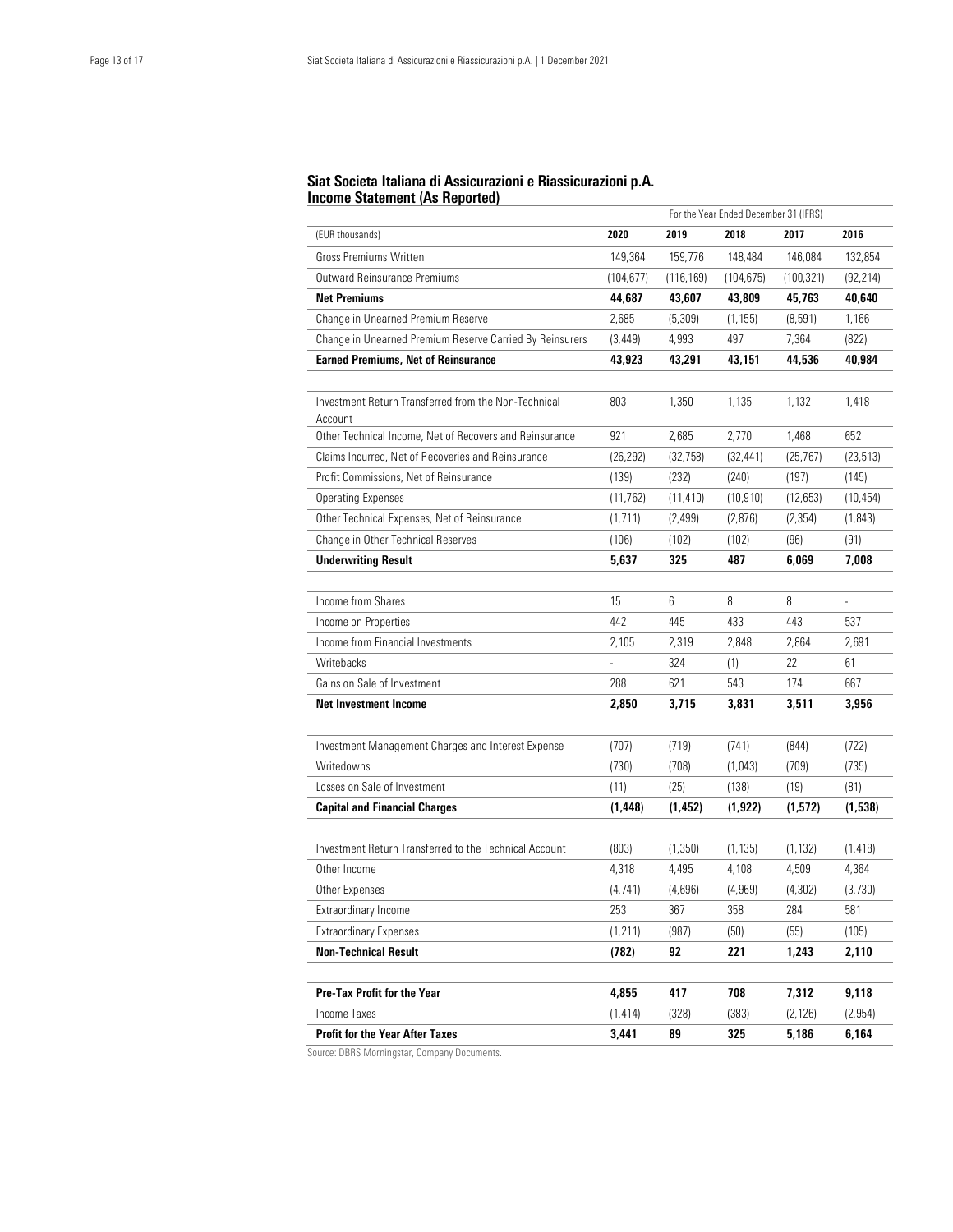## Simplified Corporation Organization Chart (H1 2021)

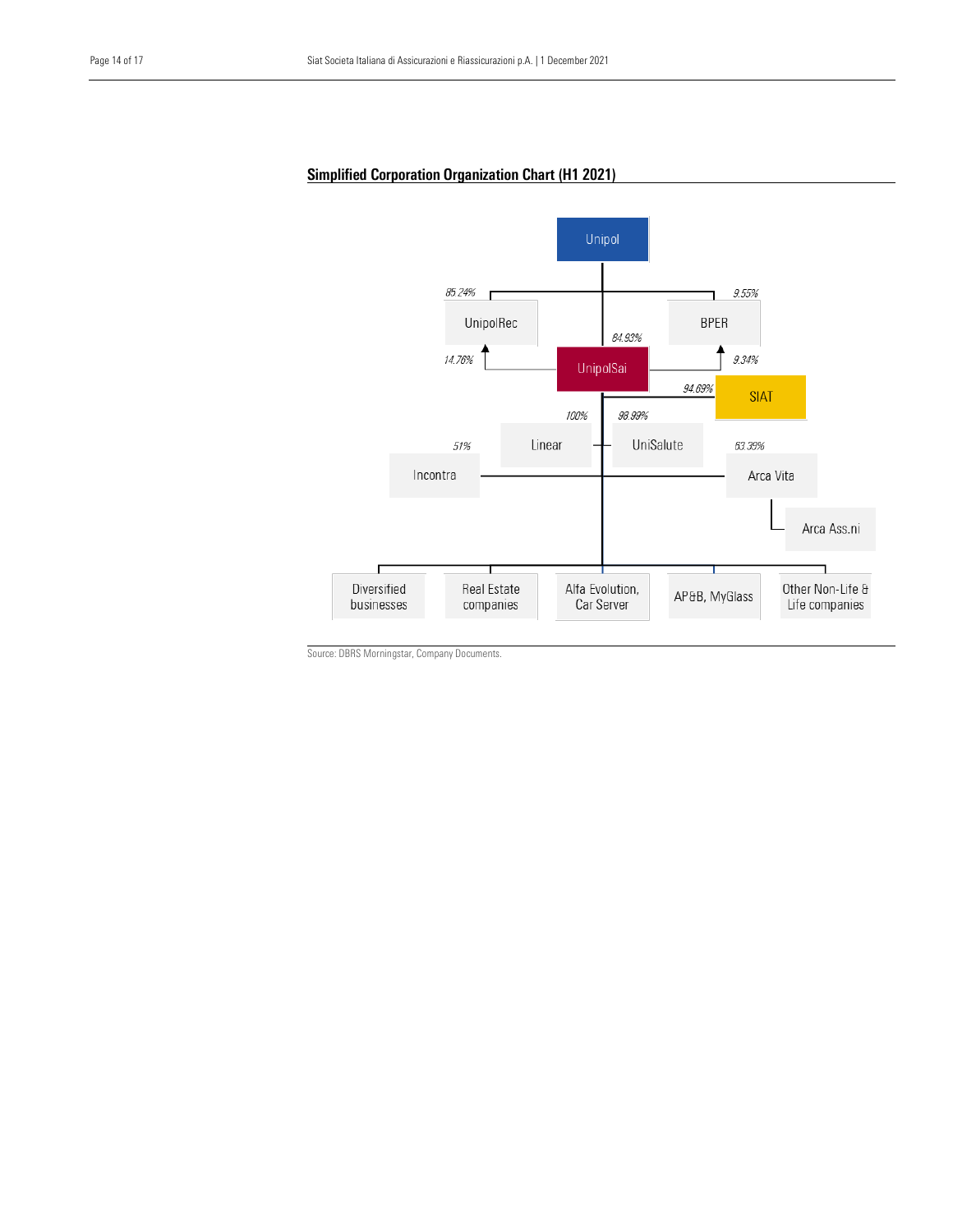## Rating Methodology

 The applicable methodologies are the *Global Methodology for Rating Insurance Companies and Insurance Governance Risk Factors in Credit Ratings* (3 February 2021), which can be found on our website under Methodologies. *Organizations* (16 July 2021), and the *DBRS Morningstar Criteria: Approach to Environmental, Social, and* 

## Ratings

| <b>Issuer</b>                                                    | <b>Obligation</b>         | Rating   | <b>Rating Action</b> | Trend  |
|------------------------------------------------------------------|---------------------------|----------|----------------------|--------|
| Siat Societa Italiana di Assicurazioni e<br>Riassicurazioni p.A. | Financial Strength Rating | A (high) | Trend Change         | Stable |

## Ratings History

| Issuer                                   | Obligation                       | Current  | 2021     | 2020     |
|------------------------------------------|----------------------------------|----------|----------|----------|
| Siat Societa Italiana di Assicurazioni e | <b>Financial Strength Rating</b> | A (high) | A (high) | A (high) |
| Riassicurazioni p.A.                     |                                  |          |          |          |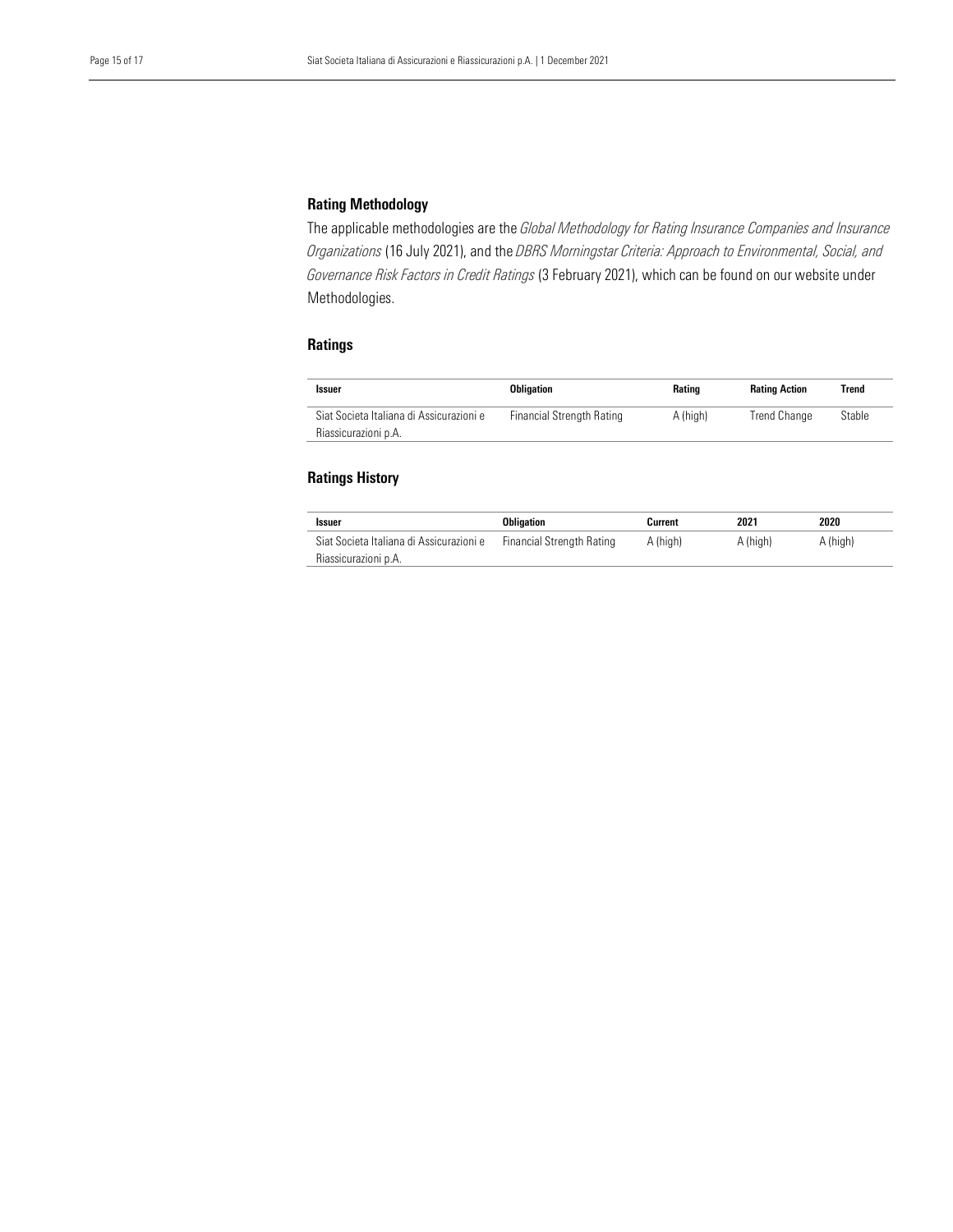## Previous Actions

- • [DBRS Morningstar Revises the Trend to Stable from Negative on Siat Societa Italiana Assicurazioni e](https://www.dbrsmorningstar.com/research/387607/dbrs-morningstar-revises-the-trend-to-stable-from-negative-on-siat-societa-italiana-assicurazioni-e-riassicurazioni-pa)  [Riassicurazioni p.A.,](https://www.dbrsmorningstar.com/research/387607/dbrs-morningstar-revises-the-trend-to-stable-from-negative-on-siat-societa-italiana-assicurazioni-e-riassicurazioni-pa) November 5, 2021.
- • [DBRS Morningstar Confirms Siat Societa Italiana Assicurazioni e Riassicurazioni p.A At 'A \(high\)'; Trend](https://www.dbrsmorningstar.com/research/385554/dbrs-morningstar-confirms-siat-societa-italiana-assicurazioni-e-riassicurazioni-pa-at-a-high-trend-remains-negative)  [Remains Negative,](https://www.dbrsmorningstar.com/research/385554/dbrs-morningstar-confirms-siat-societa-italiana-assicurazioni-e-riassicurazioni-pa-at-a-high-trend-remains-negative) October 7, 2021.
- DBRS Morningstar Assigns A (high) Financial Strength Rating to Siat Societa Italiana Assicurazioni e [Riassicurazioni p.A; Negative Trend,](https://www.dbrsmorningstar.com/research/368099/dbrs-morningstar-assigns-a-high-financial-strength-rating-to-siat-societa-italiana-assicurazioni-e-riassicurazioni-pa-negative-trend) 8 October 2020.

## Related Research

- [The Global Supply Chain Crisis Exposes the Limits of Business Interruption Insurance,](https://www.dbrsmorningstar.com/research/387358/the-global-supply-chain-crisis-exposes-the-limits-of-business-interruption-insurance) 2 November 2021.
- [Unipol 1H21: Net Profit Boosted by One-off Items; Combined Ratio Normalises as COVID-19 Impact](https://www.dbrsmorningstar.com/research/382762/unipol-1h21-net-profit-boosted-by-one-off-items-combined-ratio-normalises-as-covid-19-impact-recedes)  [Recedes,](https://www.dbrsmorningstar.com/research/382762/unipol-1h21-net-profit-boosted-by-one-off-items-combined-ratio-normalises-as-covid-19-impact-recedes) 9 August 2021.
- [ESG Takes Center Stage as Insurers Set Sustainability Goals and Restrict Cover to High Polluters,](https://www.dbrsmorningstar.com/research/379490/esg-takes-center-stage-as-insurers-set-sustainability-goals-and-restrict-cover-to-high-polluters) 2 June 2021.
- [Italian Non-Life Insurance—Incorporating Climate Change into Risk Management,](https://www.dbrsmorningstar.com/research/378463/italian-non-life-insuranceincorporating-climate-change-into-risk-management) 17 May 2021.
- [The Suez Canal Blockage Is Likely to Have a Limited Impact on the Global Insurance Industry,](https://www.dbrsmorningstar.com/research/376070/the-suez-canal-blockage-is-likely-to-have-a-limited-impact-on-the-global-insurance-industry) 30 March 2021.
- [Unipol F2020 Results: Good Adjusted Profitability Despite Decline in Premium Income,](https://www.dbrsmorningstar.com/research/373667/unipol-f2020-results-good-adjusted-profitability-despite-decline-in-premium-income) 15 February 2021.
- P&C Insurance: The Conundrum of Business Interruption Coverage during the Coronavirus Pandemic, 8 April 2020.
- [Covid-19: European Governments Have Moved Swiftly to Protect the Availability of Trade Credit](https://www.dbrsmorningstar.com/research/359121/assessing-financial-strength-ratings-of-pc-insurance-companies-amid-the-global-coronavirus-pandemic)  [Insurance,](https://www.dbrsmorningstar.com/research/359121/assessing-financial-strength-ratings-of-pc-insurance-companies-amid-the-global-coronavirus-pandemic) 11 June 2020.

## Previous Reports

[Siat Societa Italiana di Assicurazioni e Riassicurazioni p.A.,](https://www.dbrsmorningstar.com/research/370067/siat-societa-italiana-di-assicurazioni-e-riassicurazioni-pa-rating-report) 16 November 2020.

Note: All figures are in euros unless otherwise noted.